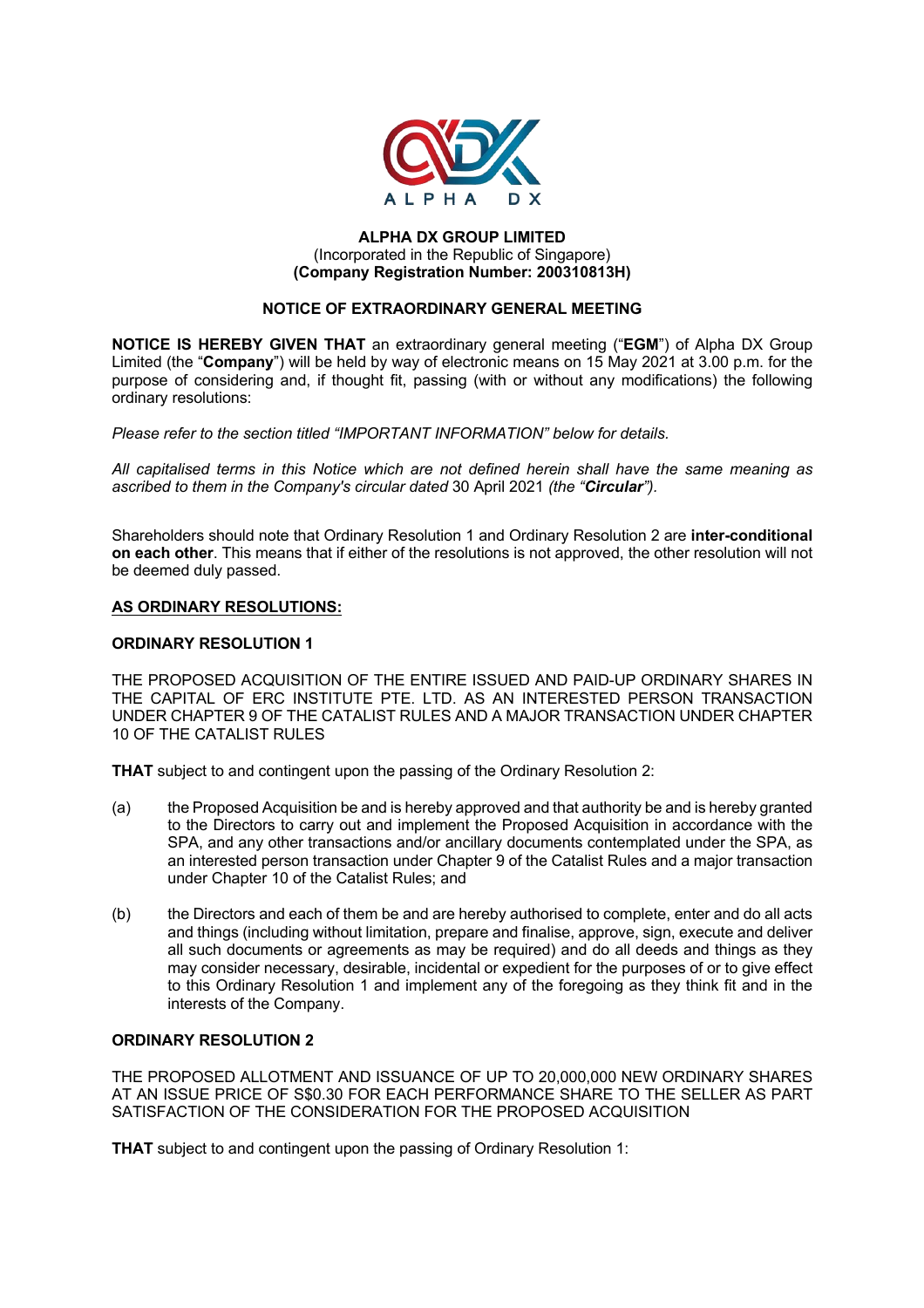- (a) authority be and is hereby given to the Directors to allot and issue to DiDi Investments, Inc an aggregate of up to 20,000,000 Performance Shares, credited as fully paid-up, at an issue price of S\$0.30 per Performance Share, representing a discount of approximately 76.6% to the VWAP of S\$1.28 (or S\$0.032 prior to the 40:1 Share Consolidation) for each Share based on trades done on the SGX-ST on 13 November 2019, being the last full Market Day which the Shares were traded immediately preceding the date and up to the time the SPA was signed, on the terms and subject to the conditions set out in the SPA; and
- (b) the Directors and each of them be and are hereby authorised to complete, enter and do all acts and things (including without limitation, prepare and finalise, approve, sign, execute and deliver all such documents or agreements as may be required) and do all deeds and things as they may consider necessary, desirable, incidental or expedient for the purposes of or to give effect to this Ordinary Resolution 2 and implement any of the foregoing as they think fit and in the interests of the Company.

By Order of the Board **ALPHA DX GROUP LIMITED**

**Tan Wee Sin** Company Secretary

Singapore 30 April 2021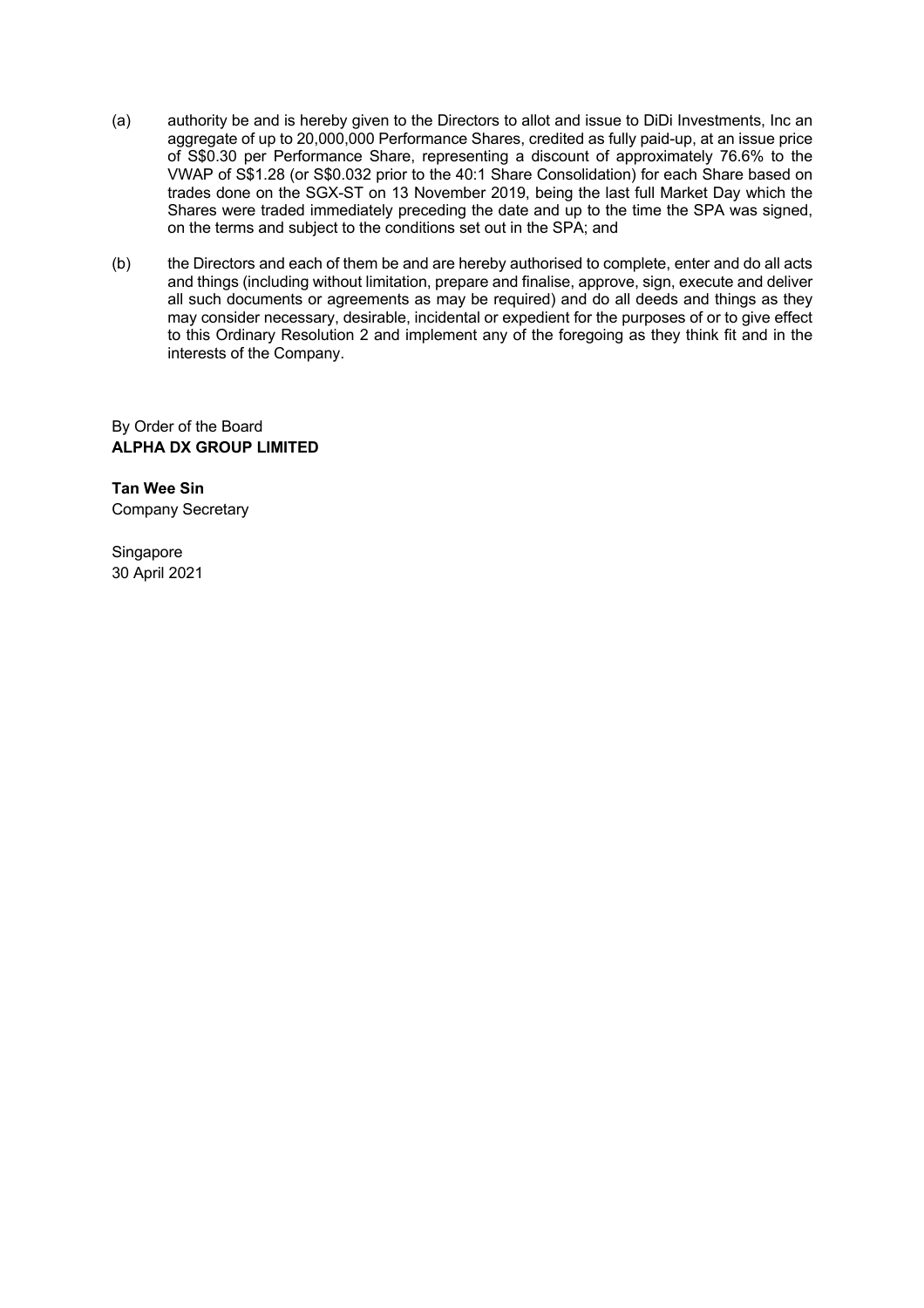#### **IMPORTANT INFORMATION**

Shareholders of the Company ("**Shareholders**") should take note of the following arrangements for the EGM:

- (a) **Participation in the EGM via Live EGM Webcast and Live EGM Audio Feed**: The EGM will be conducted by electronic means and Shareholders will not be able to attend the EGM physically. All Shareholders or their corporate representatives (in the case of Shareholders which are legal entities) will be able to participate in the EGM proceedings by watching a "live" webcast (the **"Live EGM Webcast**") or listen to a "live" audio feed (the "**Live EGM Audio Feed**"). Shareholders/Investors holding shares through relevant intermediaries (**other than SRS investors**) will not be able to pre-register for the "live" broadcast of the EGM. Such Shareholders/investors who wish to participate in the EGM proceedings should instead approach his/her relevant intermediary as soon as possible in order to make the necessary arrangements.
- (b) **Live EGM Webcast and Live EGM Audio Feed:** All Shareholders who wish to follow the proceedings of the EGM will need to pre-register at http://alpha-dxEGM.zionext.com (the "**Pre-registration Link**") from 30 April 2021 till 3.00 p.m. on 11 May 2021 (the "**Registration Deadline**") for verification of their status as Shareholders (or the corporate representatives of such Shareholders) of the Company. Following successful verification, each Shareholder or its corporate representative(s) will receive an email confirmation ("**Confirmation Email**") by 3.00 p.m. on 13 May 2021 containing instructions to access the live EGM proceedings.

Shareholders or their corporate representative(s) must not forward the abovementioned information to any other persons who are not shareholders and who are not eligible to attend the EGM. This is also to avoid any technical disruptions to the Live EGM Webcast or Live EGM Audio Feed due to overloading.

Shareholders or their corporate representatives who have registered by the Registration Deadline but do not receive the Confirmation Email by 3.00 p.m. on 13 May 2021 may contact the Company for assistance at +65 6571 0200 or email enquiries@alpha-dx.com.sg.

- Submission of Questions in advance of the EGM: Shareholders will not be able to ask questions "live" via the Live EGM Webcast. Shareholders may submit questions related to the ordinary resolutions to be tabled for approval at the EGM to the Chairman of the EGM, in advance, by post to the Company at 229 Mountbatten Road, #01-11 Mountbatten Square Singapore 398007; or sent by email to enquiries@alpha-dx.com.sg.. Questions must be submitted by 3.00 p.m. on 9 May 2021 so that they may be addressed during the EGM proceedings. Shareholders or their representatives (in the case of shareholders which are legal entities) must state his/her full name and whether he/she is a shareholder or a representative of a shareholder which is a legal entity. Any question without the identification details will not be addressed. The Company shall address relevant and substantial questions (as may be determined by the Company in its sole discretion) received by 3.00 p.m. on 9 May 2021 prior to the EGM via SGXNet and/or during the EGM proceedings. The Company will publish the minutes of the EGM, including substantial and relevant comments or queries from shareholders relating to the agenda of the EGM, and responses from the Company, on SGXNet within one month after the date of EGM.
- (d) **Voting solely via appointing Chairman of the Meeting as Proxy:** Shareholders may only exercise their voting rights at the EGM via proxy voting. Shareholders who wish to vote on the resolutions at the EGM must appoint the Chairman of the EGM as their proxy to do so on their behalf. In the Proxy Form, a shareholder should specifically direct the Chairman on how he is to vote for or vote against (or abstain from voting on) the resolutions to be tabled at the EGM, failing which the appointment of the Chairman of the EGM as proxy for that resolution will be treated as invalid. The instrument appointing the Chairman of the EGM as proxy must be deposited at the registered office of the Company at 229 Mountbatten Road, #01-11 Mountbatten Square Singapore 398007 or sent by email to sg.is.proxy@sg.tricorglobal.com not less than forty-eight (48) hours (i.e. by 3.00 p.m. on 13 May 2021), before the time appointed for holding the EGM. The Proxy Form can be downloaded from SGXNet (www.sgx.com). **In view of the current COVID-19 measures which may make it difficult for shareholders to submit completed proxy forms by post, shareholders are strongly encouraged to submit completed proxy forms electronically via email to** sg.is.proxy@sg.tricorglobal.com**.**
- (e) **Investors who hold through Relevant Intermediaries (including SRS Investors):** A Depositor's name must appear on the Depository Register maintained by The Central Depository (Pte) Limited (the "**CDP**") at least seventy-two (72) hours before the time fixed for holding the EGM in order for the Depositor to be entitled to vote on the resolutions at the EGM by appointing the Chairman of the EGM as his/her proxy to do so on his/her behalf. In view of Section 81SJ(4) of the Securities and Future Act, Chapter 289 of Singapore, a Depositor shall not be regarded as a shareholder of the Company entitled to attend the EGM and to speak and vote thereat unless his/her name appears in the Depository Register maintained by the CDP at least seventy-two (72) hours before the EGM. Any shareholder who is holding his shares via the CDP but whose name is not registered with the CDP seventy-two (72) hours before the EGM will not be entitled to attend and vote at the EGM. Accordingly, even if such shareholder deposits his proxy form forty-eight (48) hours before the EGM, the Chairman of the EGM who is appointed as his/her proxy will not be entitled to vote at the EGM. SRS Investors who wish to appoint the Chairman of the EGM as proxy should approach their respective SRS Operators at least seven (7) working days before the EGM (i.e. by 3.00 p.m. on 6 May 2021), to ensure that their votes are submitted.

#### **Access to documents or information relating to the EGM**

In accordance with the COVID-19 (Temporary Measures) (Alternative Arrangements for Meetings for Companies, Variable Capital Companies, Business Trusts, Unit Trusts and Debenture Holders) Order 2020, all documents and information relating to the business of the EGM (including the Circular and the Proxy Form) have been published on SGXNet (www.sgx.com). Printed copies will not be sent to Shareholders.